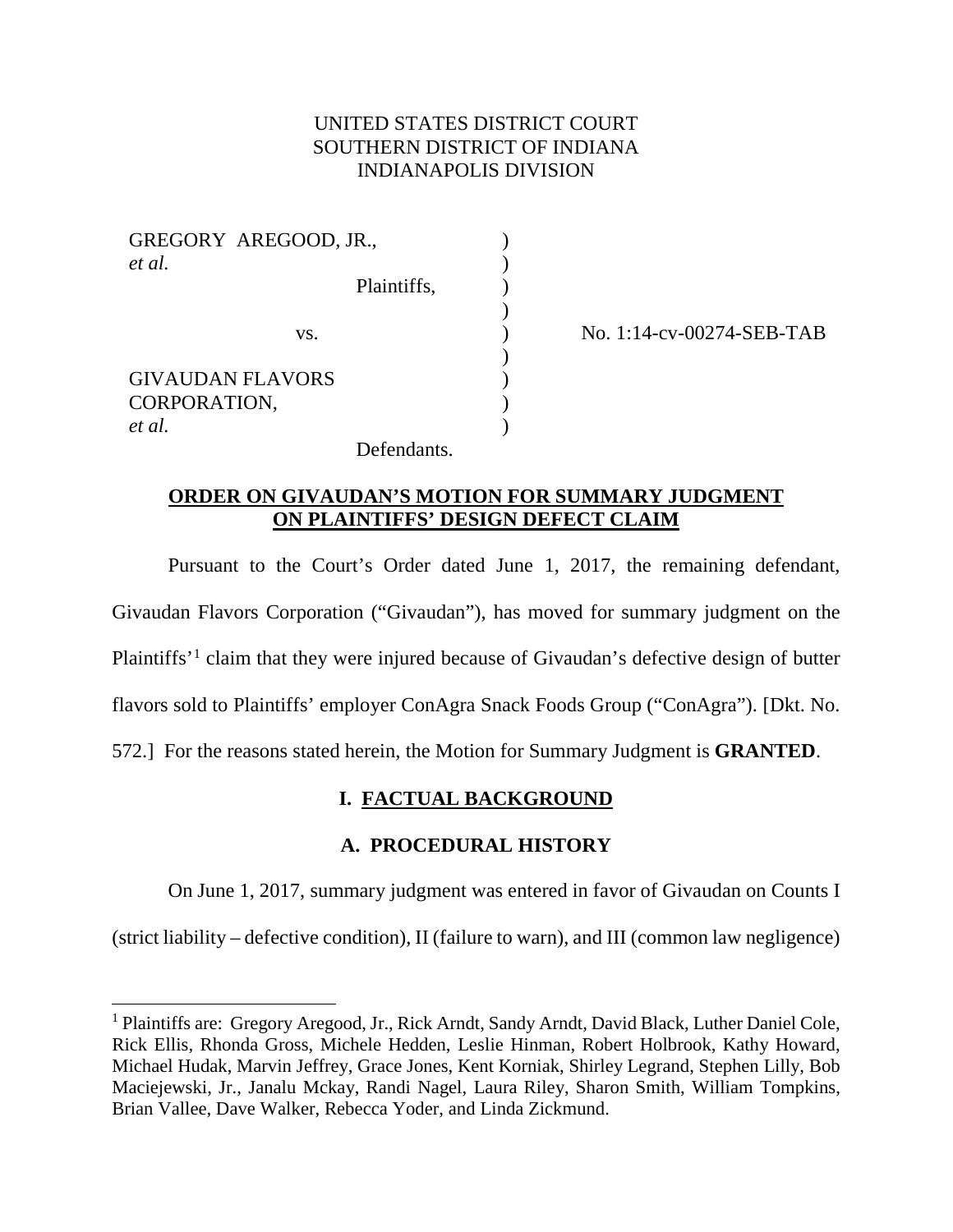as to all Plaintiffs. Dkt. No. 570. All that remained thereafter was Plaintiffs' claim alleging defective design. *See*, *generally*, Compl. At the time, the jury trial as to the Stage 1 Plaintiffs was set to begin on Monday, July 17, 2017, Dkt. No. 539; and the final pretrial conference for same was set for Friday, June 16, 2017, Dkt. No. 554; and Givaudan's Motions *in Limine* (collectively, the "*Limine* motions") were fully briefed. In considering the *Limine* motions, the Court determined that at least one of them, Givaudan's Sixth Motion *in Limine* (directed to the absence of evidence or opinions regarding the alleged defective design or unreasonably dangerous condition of Givaudan's butter flavors), could be dispositive of Plaintiffs' remaining claim if it were granted. *See* Dkt. No. 571. Therefore, in order to give Plaintiffs the opportunity to address whether a material question of fact existed on all the elements of their defective design claim in light of Givaudan's Sixth Motion *in Limine*, the Court ordered summary judgment briefing on that claim. *Id.*

In its opening brief, Givaudan not only relied upon its Sixth Motion *in Limine*, it claimed that its First (directed to evidence or opinions based on a National Institute for Occupation Safety and Health ("NIOSH") air sampling method), Second (directed to evidence or opinions of general causation), and Third (directed to evidence or opinions of Charles Pue, M.D., on specific causation) Motions *in Limine*, if granted, would also be dispositive of Plaintiffs' remaining claim. *See*, *generally*, Dkt. No. 573. In response, Plaintiffs re-asserted their arguments on their failure to warn claim, affirmatively seeking reconsideration of that claim; and then argued the merits of all of the Motions *in Limine*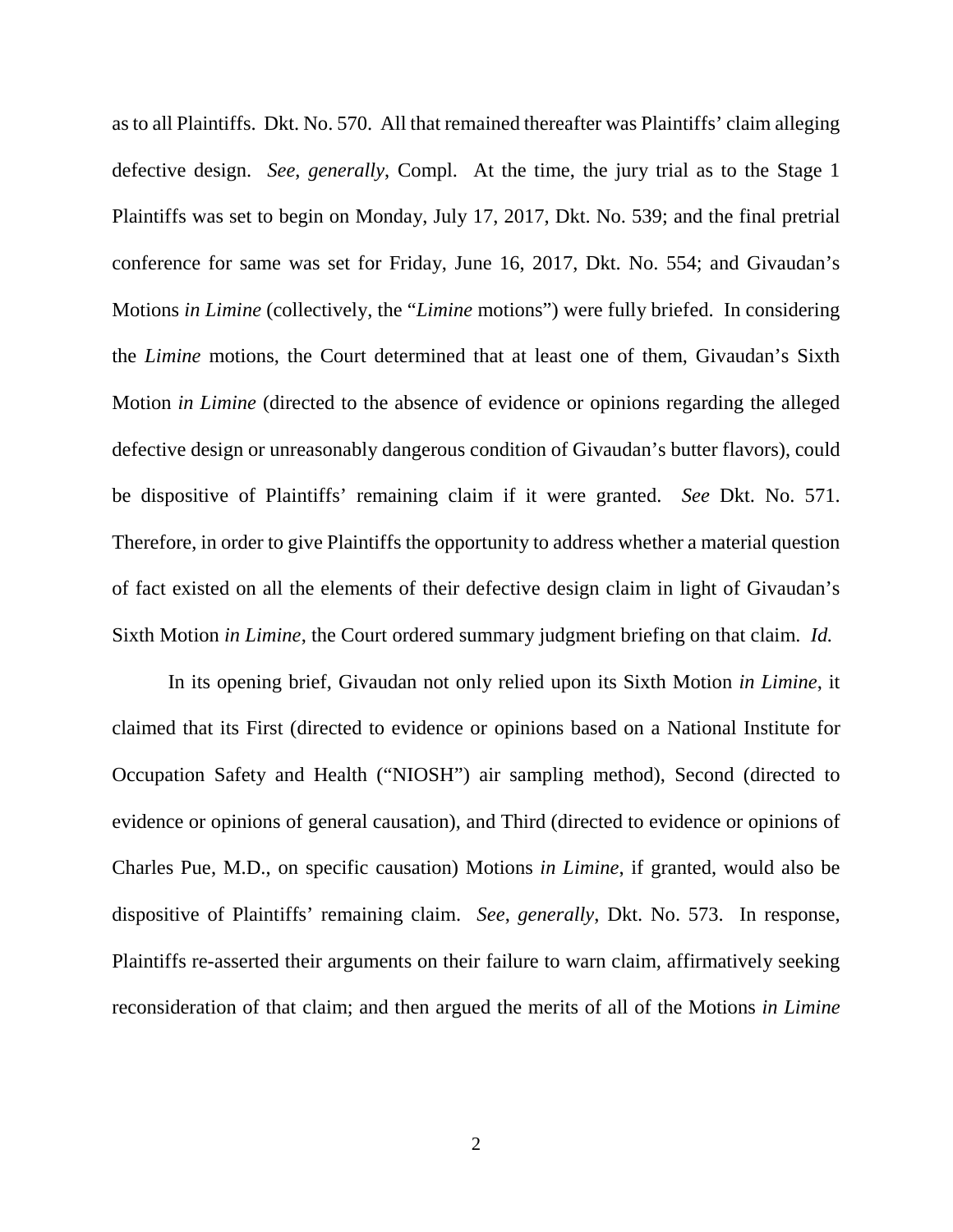raised by Givaudan. *See* Dkt. No. 583 at 19-54.[2](#page-2-0) Because we conclude that Givaudan's Sixth Motion *in Limine* is dispositive of Plaintiffs' remaining claim, we decline to address the other *Limine* Motions.

### **B. FACTUAL BACKGROUND**

The undisputed facts and the facts taken in the light most favorable to the Plaintiffs are summarized below. *See Estate of Cole v. Fromm*, 94 F.3d 254, 257 (7<sup>th</sup> Cir. 1996).

Plaintiffs worked in various capacities at a ConAgra microwave popcorn packaging facility located in Rensselear, Indiana (the "Plant"). Dkt. No. 457 at 1. Plaintiffs allege that their exposure to butter flavors that contained diacetyl, which were sold to ConAgra by Givaudan, caused them to develop respiratory injuries. *Id.*

Epidemiology is the study of the distribution and determinants (such as causes and risk factors) of health-related states and events in specified populations. Dkt. No. 573 at 3-4. Occupational medicine addresses the detection, prevention, and treatment of diseases caused by hazards to which workers are exposed in their workplaces. *Id.* at 4.

Allen J. Parmet, M.D., M.P.H. ("Dr. Parmet"), is a board certified occupational medicine physician whom Plaintiffs designated as an expert. *Id.* Dr. Parmet is not a food scientist or a flavor chemist, and he never designed a butter flavor. *Id.* at 5. Dr. Parmet testified that if adequate engineering controls or respirators or proper processes are

<span id="page-2-0"></span> $2^{\circ}$  To streamline this Order, unless otherwise noted, the Court cites to the ECF page number or numbers where the relevant facts are set forth in the parties' briefs and such citation should be presumed to include the exhibit(s) cited therein.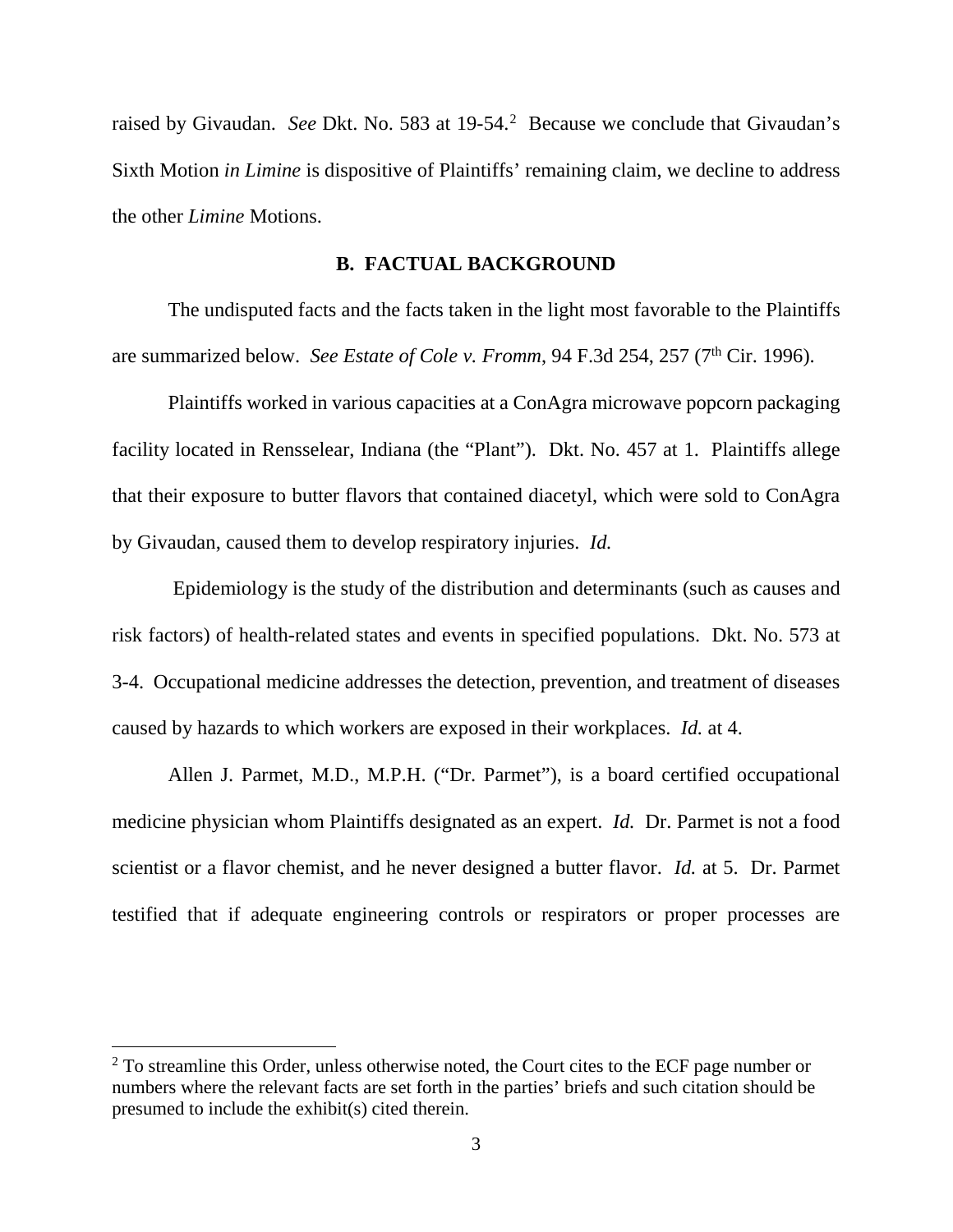implemented, butter flavors that contain diacetyl can be used safely. Dkt. No. 573-1, Parmet Dep. at pp.121-22.

Robert J. Harrison, M.D., M.P.H. ("Dr. Harrison"), is board certified in preventative medicine and occupational medicine and practices in the field of epidemiology; Plaintiffs identified Dr. Harrison as an expert. Dkt. No. 573 at 4. He has been treating patients for 30 years and has seen thousands of workers with occupational lung disease. *Id.* Dr. Harrison has no background or training in food science and is not qualified to design a butter flavor. *Id.* Dr. Harrison testified that he is not offering an opinion on whether the butter flavor that Givaudan supplied to ConAgra was defective in design. Dkt. No. 585- 15, Harrison Dep. at p.81. He further testified that butter flavors that contain diacetyl could be used safely if the production process were completely enclosed. *Id.* at p.80.

Charles A. Pue, M.D. ("Dr. Pue"), also designated by Plaintiffs as an expert, is not a food scientist or a flavor chemist and has never designed a butter flavor. Dkt. No. 573 at 5. He has never performed any analysis of butter flavors or diacetyl because that is beyond the scope of his practice. *Id.*

Givaudan designated David Bratton ("Bratton") as an expert witness. Dkt. No. 583 at 14. Plaintiffs reserved the right to use expert testimony from any expert witness designated by Givaudan. *Id.* Bratton is the most senior flavor chemist at Givaudan, and in 1992, he began to make artificial butter flavors there. *Id.* Bratton testified that during his time at Givaudan developing butter flavors, he had no knowledge that there were workers with lung disease in its plants or that experts claimed that diacetyl could cause severe lung disease. *Id.* at 15. There were no toxicologists working in Bratton's lab to help create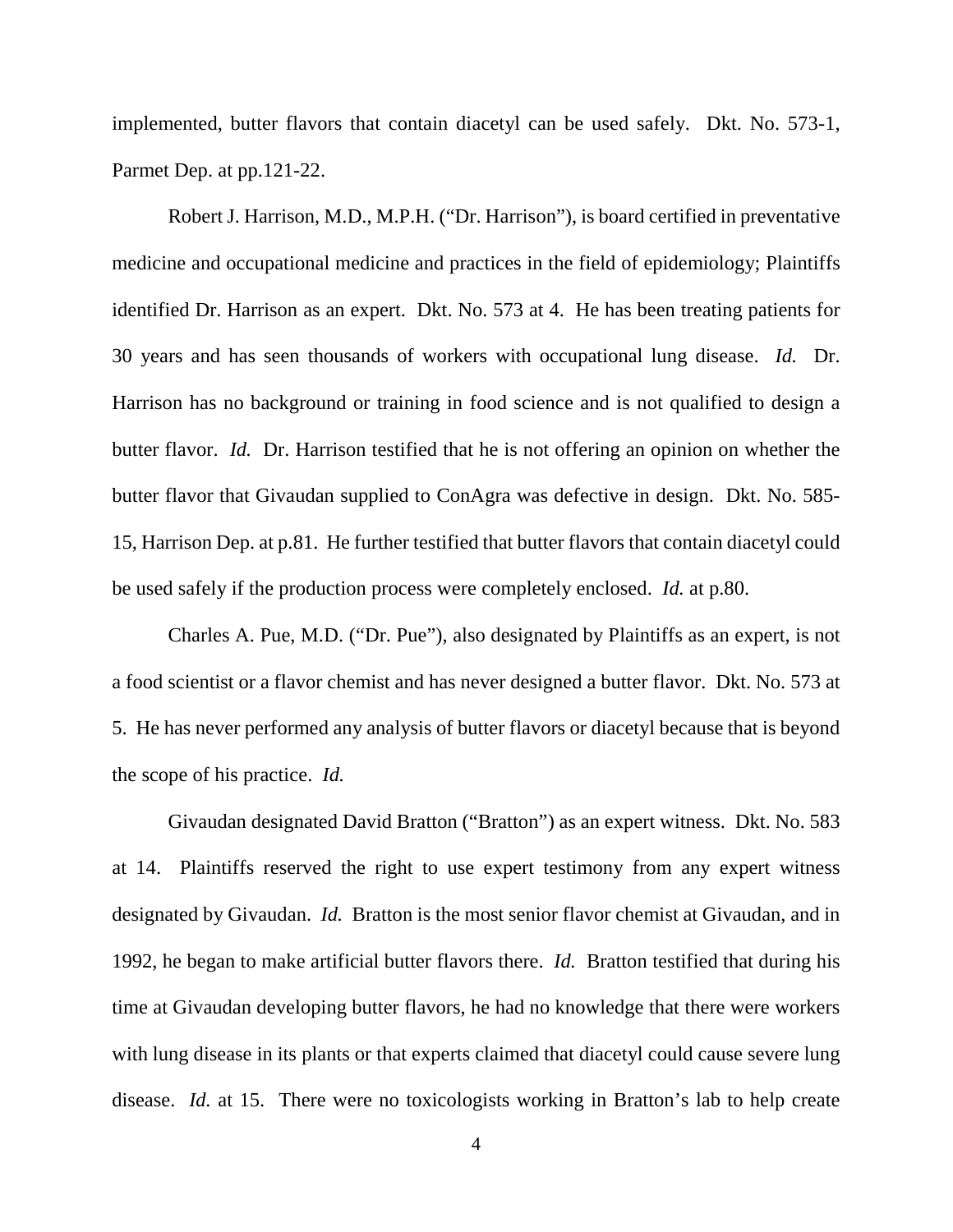butter flavors. *Id.* Bratton testified that the flavors he developed for sale to ConAgra were custom-made exclusively for that company and that ConAgra ultimately decided whether the taste and smell were acceptable. *Id.*

In a 2006 deposition taken in another case, Bratton testified that Givaudan made and sold diacetyl-free butter flavors for popcorn in 1991. Dkt. No. 583-6, Bratton 2006 Dep. at pp.12-13. In a 2010 deposition taken in yet another case, Bratton testified that ingredients that were used in diacetyl-free butter flavors in 2010 were available in 1989. Dkt. No. 583-7, Bratton 2010 Dep. at pp.15-16. In his most recent deposition in 2017, Bratton testified that "if there was a consideration for hazard with diacetyl then that would be eliminated along with it being gotten rid of." Dkt. No. 583-1, Bratton 2017 Dep. at p.77.

Bratton confirmed that Givaudan made diacetyl-free butter flavors that were acceptable to ConAgra in 2007. Dkt. No. 585-31, Bratton Dep. at pp.33-34; Dkt. No. 583- 1, Bratton 2017 Dep. at 74-76. Bratton testified that no one had ever discussed issues concerning occupational exposures to diacetyl or diacetyl-containing products, or a NIOSH report that employees exposed to flavoring containing diacetyl were at risk of developing severe occupational lung disease. Dkt. No. 583-1, Bratton 2017 Dep. at pp.73-74. However, these issues and report were apparently conveyed by Givaudan to ConAgra at some point, along with suggested replacements for diacetyl-containing butter flavors. *Id.* at 73-76.

#### **II. SUMMARY JUDGMENT STANDARD**

As stated by the Supreme Court, summary judgment is not a disfavored procedural shortcut, but rather it is an integral part of the federal rules as a whole, which are designed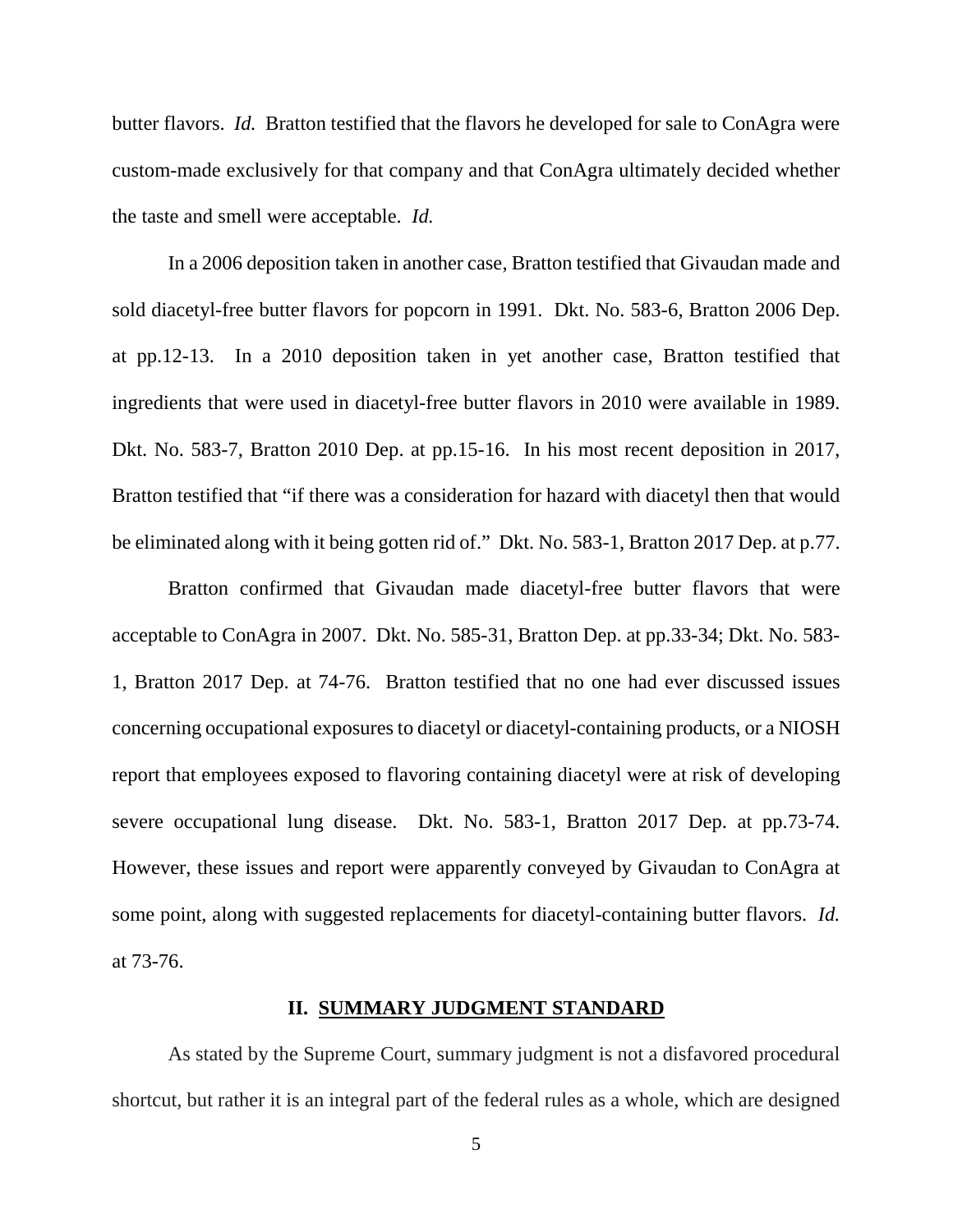to secure the just, speedy, and inexpensive determination of every action. *See Celotex Corp. v. Catrett*, 477 U.S. 317, 327 (1986); s*ee also United Ass'n of Black Landscapers v. City of Milwaukee*, 916 F.2d 1261, 1267-68 (7th Cir. 1990). Motions for summary judgment are governed by Federal Rule of Civil Procedure 56, which provides in relevant part: "The Court shall grant summary judgment if the movant shows that there is no genuine dispute as to any material fact and the movant is entitled to judgment as a matter of law." Fed. R. Civ. P. 56(a).

Once a party has made a properly-supported motion for summary judgment, the opposing party may not simply rest upon the pleadings but must instead submit evidentiary materials showing that a fact either is or cannot be genuinely disputed. Fed. R. Civ. P.  $56(c)(1)$ . A genuine issue of material fact exists whenever "there is sufficient evidence favoring the nonmoving party for a jury to return a verdict for that party." *Anderson v. Liberty Lobby, Inc.,* 477 U.S. 242, 249, (1986). The nonmoving party bears the burden of demonstrating that such a genuine issue of material fact exists. *See Matsushita Elec. Indus. Co. v. Zenith Radio Corp.,* 475 U.S. 574, 586–87 (1986); *[Oliver v. Oshkosh Truck](https://1.next.westlaw.com/Link/Document/FullText?findType=Y&serNum=1996215381&pubNum=506&originatingDoc=Ibcb54e9214f411e1be8fdb5fa26a1033&refType=RP&fi=co_pp_sp_506_997&originationContext=document&transitionType=DocumentItem&contextData=(sc.RelatedInfo)#co_pp_sp_506_997)  Corp.,* [96 F.3d 992, 997 \(7th Cir. 1996\).](https://1.next.westlaw.com/Link/Document/FullText?findType=Y&serNum=1996215381&pubNum=506&originatingDoc=Ibcb54e9214f411e1be8fdb5fa26a1033&refType=RP&fi=co_pp_sp_506_997&originationContext=document&transitionType=DocumentItem&contextData=(sc.RelatedInfo)#co_pp_sp_506_997) It is not the duty of the Court to scour the record in search of evidence to defeat a motion for summary judgment; rather, the nonmoving party bears the responsibility of identifying applicable evidence. *See [Bombard v. Ft.](https://1.next.westlaw.com/Link/Document/FullText?findType=Y&serNum=1996183489&pubNum=506&originatingDoc=Ibcb54e9214f411e1be8fdb5fa26a1033&refType=RP&fi=co_pp_sp_506_562&originationContext=document&transitionType=DocumentItem&contextData=(sc.RelatedInfo)#co_pp_sp_506_562)  Wayne Newspapers, Inc.,* [92 F.3d 560, 562 \(7th Cir. 1996\).](https://1.next.westlaw.com/Link/Document/FullText?findType=Y&serNum=1996183489&pubNum=506&originatingDoc=Ibcb54e9214f411e1be8fdb5fa26a1033&refType=RP&fi=co_pp_sp_506_562&originationContext=document&transitionType=DocumentItem&contextData=(sc.RelatedInfo)#co_pp_sp_506_562)

In evaluating a motion for summary judgment, the Court must draw all reasonable inferences from undisputed facts in favor of the nonmoving party and view the disputed evidence in the light most favorable to the nonmoving party. *See [Estate of Cole v.](https://1.next.westlaw.com/Link/Document/FullText?findType=Y&serNum=1996183487&pubNum=506&originatingDoc=Ibcb54e9214f411e1be8fdb5fa26a1033&refType=RP&fi=co_pp_sp_506_257&originationContext=document&transitionType=DocumentItem&contextData=(sc.RelatedInfo)#co_pp_sp_506_257)*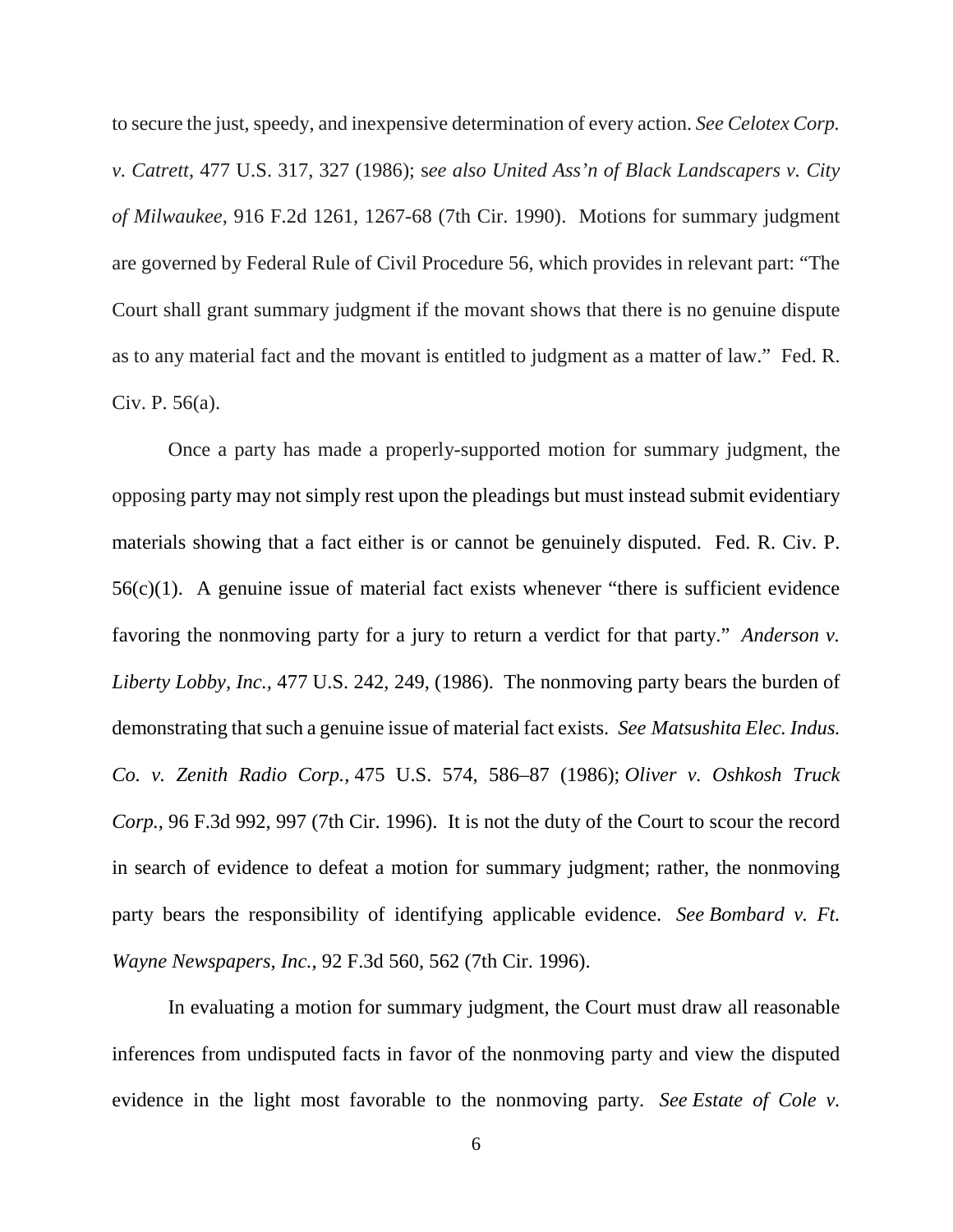*Fromm,* [94 F.3d 254, 257 \(7th Cir. 1996\).](https://1.next.westlaw.com/Link/Document/FullText?findType=Y&serNum=1996183487&pubNum=506&originatingDoc=Ibcb54e9214f411e1be8fdb5fa26a1033&refType=RP&fi=co_pp_sp_506_257&originationContext=document&transitionType=DocumentItem&contextData=(sc.RelatedInfo)#co_pp_sp_506_257) The mere existence of a factual dispute, by itself, is not sufficient to bar summary judgment. Only factual disputes that might affect the outcome of the suit in light of the substantive law will preclude summary judgment. *See Anderson,* [477 U.S. at 248;](https://1.next.westlaw.com/Link/Document/FullText?findType=Y&serNum=1986132674&pubNum=708&originatingDoc=Ibcb54e9214f411e1be8fdb5fa26a1033&refType=RP&originationContext=document&transitionType=DocumentItem&contextData=(sc.RelatedInfo)) *JPM Inc. v. John Deere Indus. Equip. Co.,* 94 F.3d 270, 273 (7th Cir. 1996). Irrelevant or unnecessary facts do not deter summary judgment, even when in dispute. *See Clifton v. Schafer,* 969 F.2d 278, 281 (7th Cir. 1992). If the moving party does not have the ultimate burden of proof on a claim, it is sufficient for the moving party to direct the Court to the lack of evidence as to an element of that claim. *See Green v. Whiteco Indus., Inc.,* 17 F.3d 199, 201 & n. 3 (7th Cir. 1994). "If the nonmoving party fails to establish the existence of an element essential to his case, one on which he would bear the burden of proof at trial, summary judgment must be granted to the moving party." *Ortiz v. John O. Butler Co.,* 94 F.3d 1121, 1124 (7th Cir. 1996).

### **III. ANALYSIS**

Plaintiffs' remaining claim is brought under the Indiana Products Liability Act ("IPLA"). Generally, any claim under the IPLA has five elements: (1) harm, (2) to a foreseeable user or consumer, (3) by a product that was sold "in a defective condition unreasonably dangerous to any user or consumer," (4) by a defendant that was in the business of selling the product, and (5) the product reached the user or consumer without alteration. Ind. Code § 34-20-2-1. *See also Piltch v. Ford Motor Co.*, 778 F.3d 628, 632 (7th Cir. 2015). A plaintiff may satisfy the third element by showing a design defect, a manufacturing defect, or a failure to warn. *See Piltch*, 778 F.3d at 632 (citing *Hathaway v. Cintas Corp. Serv., Inc.*, 903 F. Supp. 2d 669, 673 (N.D. Ind. 2012); *Natural Gas*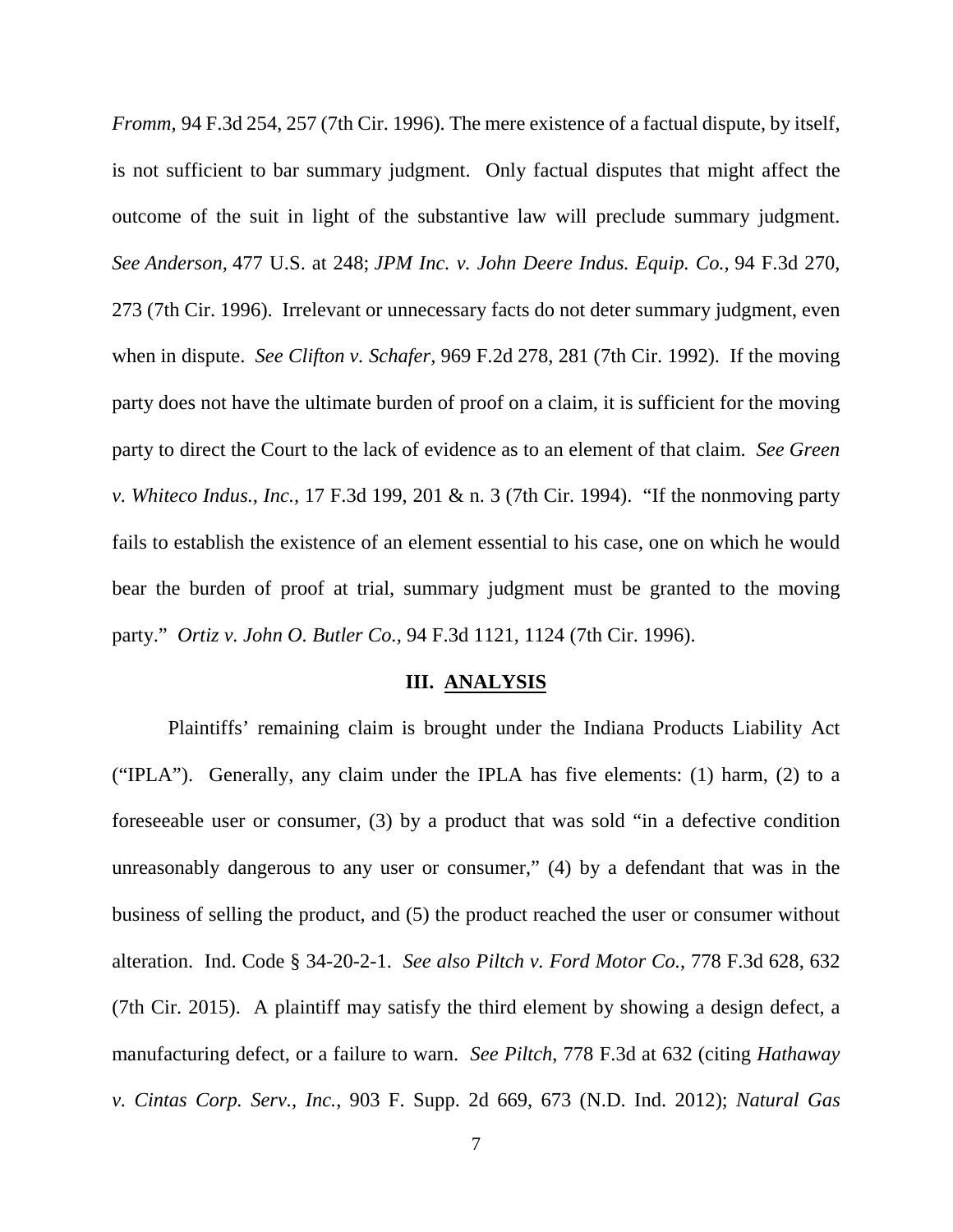*Odorizing, Inc. v. Downs*, 685 N.E.2d 155, 161 (Ind. Ct. App. 1997)). With respect to a design defect claim, a plaintiff must also show a breach of the duty of care, or negligence. *Id.* (citing *Ford Motor Co. v. Rushford*, 868 N.E.2d 806, 810 (Ind. 2007)).

Plaintiffs argue that there is a question of fact as to whether or not Givaudan's butter flavors were defectively designed because Plaintiffs' experts opine that butter flavors that contain diacetyl cause lung diseases, and Givaudan's expert (Bratton) testified that diacetyl-free butter flavors were available and used by some popcorn makers as early as 1989.<sup>[3](#page-7-0)</sup> Dkt. No. 583 at 17-24. However, under Indiana law, to show a defective design, Plaintiffs "'must compare the costs and benefits of alternative designs' and 'show that another design not only could have prevented the injury but also was cost-effective under general negligence principles.'" *Piltch*, 778 F.3d at 632 (quoting *Pries v. Honda Motor Co.*, 31 F.3d 543, 545-56 (7th Cir. 1994)). Although Plaintiffs argue otherwise, "expert testimony on an issue is required when the issue is not within the understanding of a lay person." *Id.* (citing *Daub v. Daub*, 629 N.E.2d 873, 878 (Ind. Ct. App. 1994); referencing *Owens v. Ford Motor Co.*, 297 F. Supp. 2d 1099, 1103-04 (S.D. Ind. 2003)). Here, presuming without deciding that Plaintiffs' causation experts' testimony is admissible, Plaintiffs provide no expert testimony on the costs and benefits of a diacetyl-free butter

<span id="page-7-0"></span><sup>&</sup>lt;sup>3</sup> Plaintiffs also resurrect their failure to warn claim and ask that the Court reconsider its decision to grant summary judgment on that claim in favor of Givaudan. Dkt. No. 583 at 20-23. Plaintiffs present no new evidence or argument in support of this claim; therefore, the Court declines to reconsider the prior order. *See Bank of Waunakee v. Rochester Cheese Sales, Inc.*, 906 F.2d 1185, 1191 (7th Cir. 1990) (stating that a motion to reconsider is "valuable" when "the Court has patently misunderstood a party, or has made a decision outside the adversarial issues presented to the Court by the parties, or has made an error not of reasoning but of apprehension").